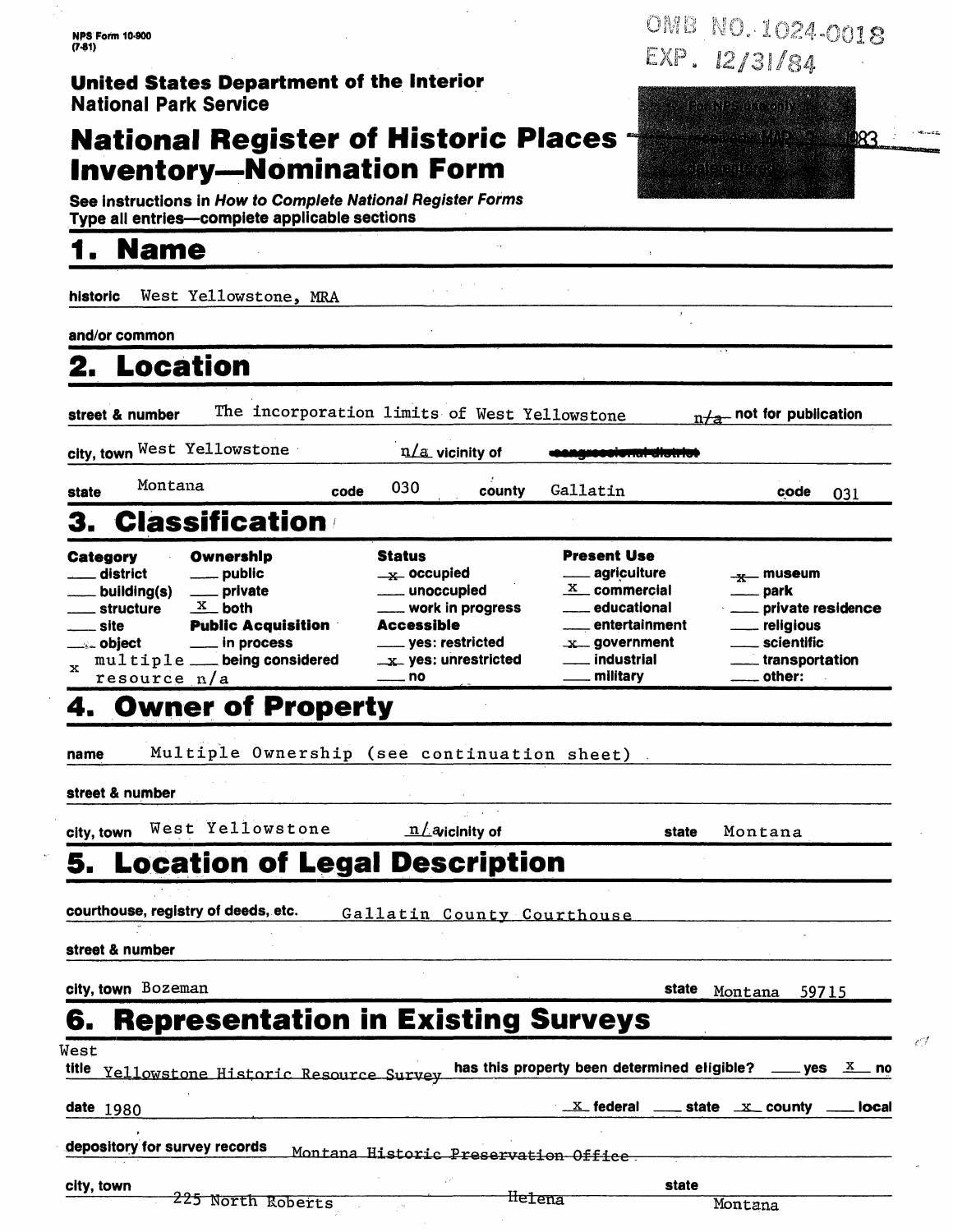## **7. Description**

| <b>Condition</b> |  |  |
|------------------|--|--|
|------------------|--|--|

| vvnumuvn                 |                                                            |
|--------------------------|------------------------------------------------------------|
| ____ excellent           | <u>__</u> __ deteriorated                                  |
| $\frac{\text{x}}{}$ good | $\mathbb{C}$ $\mathbb{R}$ $\mathbb{N}$ $\rightarrow$ ruins |
| fair                     | <u>Communexposed</u>                                       |

**Check one**  \_\_ **unaltered**   $X$  altered

**check one**  <sup>~</sup>**original site** \_\_ **moved date** \_\_\_\_\_\_\_\_\_\_\_\_ \_

#### **Describe the present and original (if known) physical appearance**

The town of West Yellowstone, Montana is located adjacent to the west entrance of Yellowstone National Park and is bounded by the Gallatin National Forest on the other three sides. The tall pines of the sourrounding forest clearly delineate the city  $l$ imits and lend an impression that this community has, indeed, been carved from the forest. The town plat is of particular interest in that the center of each block The town plat is of particular interest in that the center of each block was reserved as a small park with access to these interior courts provided by alley-ways running east and west.

West Yellowstone's main commercial street historically had been Yellowstone Ave., running parallel to the railroad right-of-way and fronting upon the West Yellowstone Railroad Terminus Historic District at the southernmost edge of town. As numerous fires decimated individual buildings and sometimes entire blocks of the commercial area, shop and hotel owners rebuilt, oftentimes relocating, and consistently abandoning the practice of constructing shared fire walls. The original building setbacks along Yellowstone Street have been maintained through the years, although only two buildings constructed during the period of early commercial development in West Yellowstone still exist. As automobile transportation superceded the railroad in importance, the orientation of West Yellowstone's commercial development shifted<sup>-</sup> from Yellowstone Street toward US Highway 191, and new-shops, hotels, and service stations sprang up along Canyon Street.

A "rustic" style of architecture, in conscious immitation of that being constructed by the National Park Service in the Park at the time, was employed in the construction  $of$ many of the early commercial, residential and railroad related buildings in West Yellowstone. Random field stone coursing, exposed log structural members, large stone fireplaces, and multipaned casement and double hung windows are common traits of this rustic style. The Kennedy Building, the Madison Hotel, and a number of the railroad related buildings within the historic district are representative. examples of .the rustic style.

A comprehensive inventory of all buildings and structures in West Yellowstone was conducted hy Rick Mayfield and Associates, Planning Consultants, from Bozeman, Montana, from 1980-1981. It was found.that the vast majority of buildings in the community were constructed within the past 35 years. Numerous fires, long harsh winters and the pressure to expand tourist accommodations within a finite land area have resulted in the loss of much of the town's historic fabric. The West Yellowstone Oregon Shortline Terminus Historic District and the two individual resources presented in this multiple resource nomination represent the remaining historic structures which have retained a high degree of historic integrity and serve as reminders of the founding and development of the transportation and tourist industry of this small Montana community.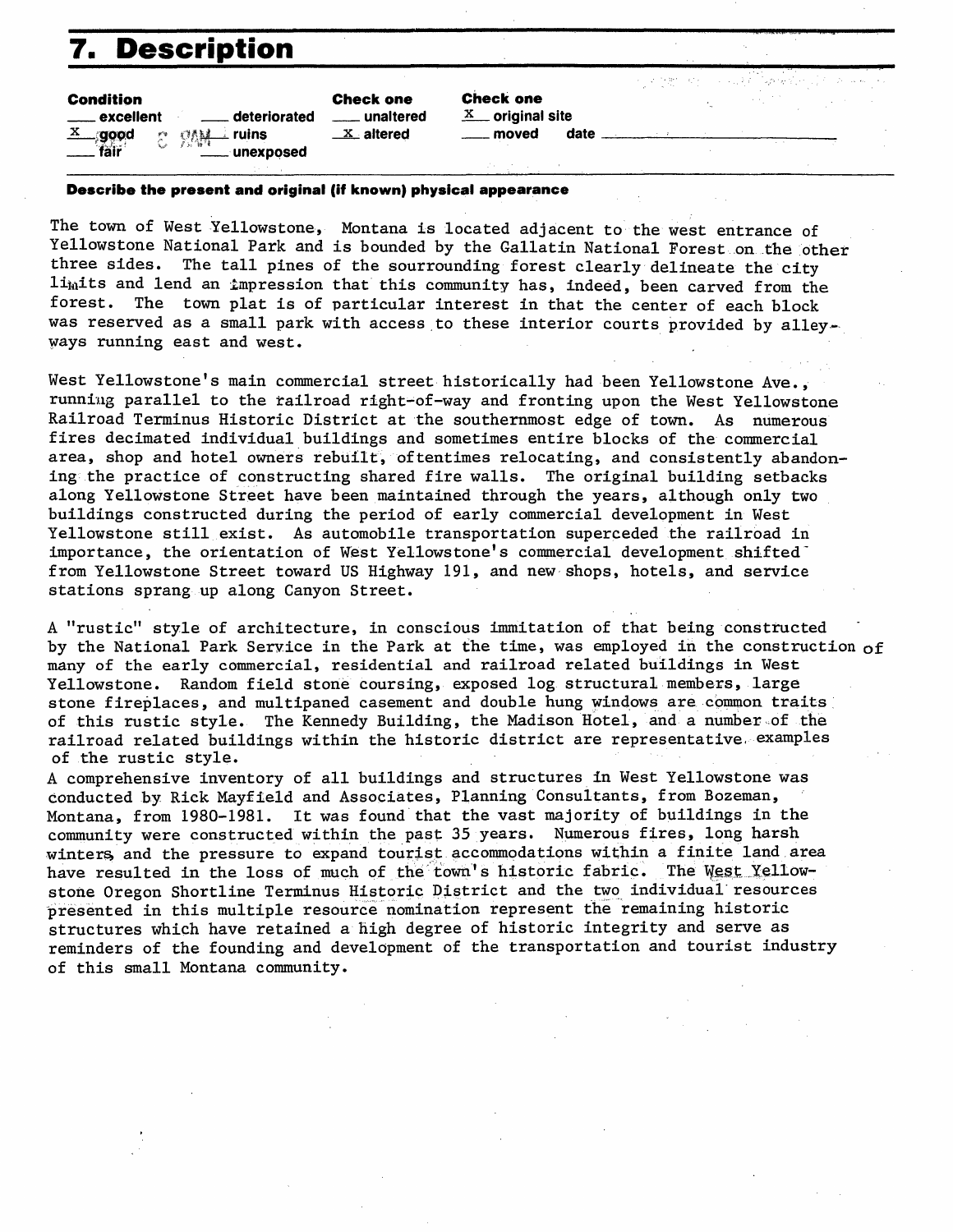## **8. Significance**

| <b>Period</b><br>___ prehistoric<br>$-1400 - 1499$<br>$\frac{1}{2}$ 1500–1599<br>$\frac{1600 - 1699}{1600 - 1699}$<br>$\frac{1700 - 1799}{2}$<br>$-1800 - 1899$<br>$X$ 1900- | Areas of Significance-Check and justify below<br>archeology-prehistoric _____ community planning<br>archeology-historic<br><u>__</u> __ agriculture<br>$\frac{X}{X}$ architecture<br>$\equiv$ art<br>$X$ commerce<br>communications | _____ conservation<br><u>__</u> economics<br><u>__</u> ___ education<br>____ engineering<br>____ industry<br>— invention | landscape architecture ___ religion<br>. Iaw<br><u>__</u> _ literature<br>___ military<br>___ music<br>x exploration/settlement __ philosophy<br>____ politics/government | <u>__</u> __ science<br>____ sculpture<br>____ sociai/<br>humanitarian<br>____ theater<br>$X$ transportation<br>____ other (specify) |
|------------------------------------------------------------------------------------------------------------------------------------------------------------------------------|-------------------------------------------------------------------------------------------------------------------------------------------------------------------------------------------------------------------------------------|--------------------------------------------------------------------------------------------------------------------------|---------------------------------------------------------------------------------------------------------------------------------------------------------------------------|--------------------------------------------------------------------------------------------------------------------------------------|
| <b>Specific dates</b>                                                                                                                                                        | 1908-1927                                                                                                                                                                                                                           | <b>Builder/Architect</b>                                                                                                 | Stanly Gilbert Underwood and others                                                                                                                                       |                                                                                                                                      |

#### **Statement of Significance (in one paragraph)**

With the increasing popularity of Yellowstone National Park, Union Pacific Refiroad officials decided to put a branch line through to the west side of the Park from Ashton, Idaho. Work on this line commenced in 1905 and was completed by 1907. Stage coaches would service the tourists travelling to and from the Park from this new rail connection, called the Oregon Shortline Terminus. The passenger depot, baggage building, dining hall, dormitories, and the number of other structures which were built between 1907 and 1927 by the Union Pacific Railroad provide the focus for this multiple resource nomimation and are significant because they constitute the basis for the origin and development of the town of West Yellowstone, Montana.

During the year in which the final segments of tracks were laid, Samuel P. Eagle, then a Park employee, wrote to the Forest Service to inquire if it was possible to secure commercial leases on the land adjacent to the Union Pacific line. The town of West Yellowstone had its beginnings in June of 1908 when the Forest Service surveyed and platted a six block townsite within the Gallatin National Forest adjoining the west boundary of Yellowstone National Park. The Forest Service had anticipated a few roadside businesses, but not a town at this location. S.P. Eagle and Alex Stuart, in a partnership, built and operated the first general store, L.A. Murray built the Yellowstone Hotel (1909) and Charles Arnet opened the Yellowstone Store and the first post office. Businesses prospered and West Yellowstone soon became a permanent yearround settlement.

The early commercial architecture in West Yellowstone very clearly reflects rustic stylistic influences--the style chosen by the National Park Service in the western region and widely used in Yellowstone National Park at the time. The commercial buildings along Yellowstone Avenue were originally of log construction or of frame construction with logs used for roof supports, brackets, and beams.

Through the years, major fires, sever winters and the continual moving and rebuilding of structures to accommodate the ever increasing numbers of tourists have reduced the number of historic buildings in the community to a handful along Yellowstone Avenue. The West Yellowstone Oregon Shortline Terminus Historic District is comprised of the Union Pacific depot and associated railroad structures and tourist accommodations located at the southern edge of town. This complex together with the Kennedy Building and the Madison Hotel and Cafe are the only remaining early historic structures which serve as a link with the past and as a reminder of the early development of West Yellowstone.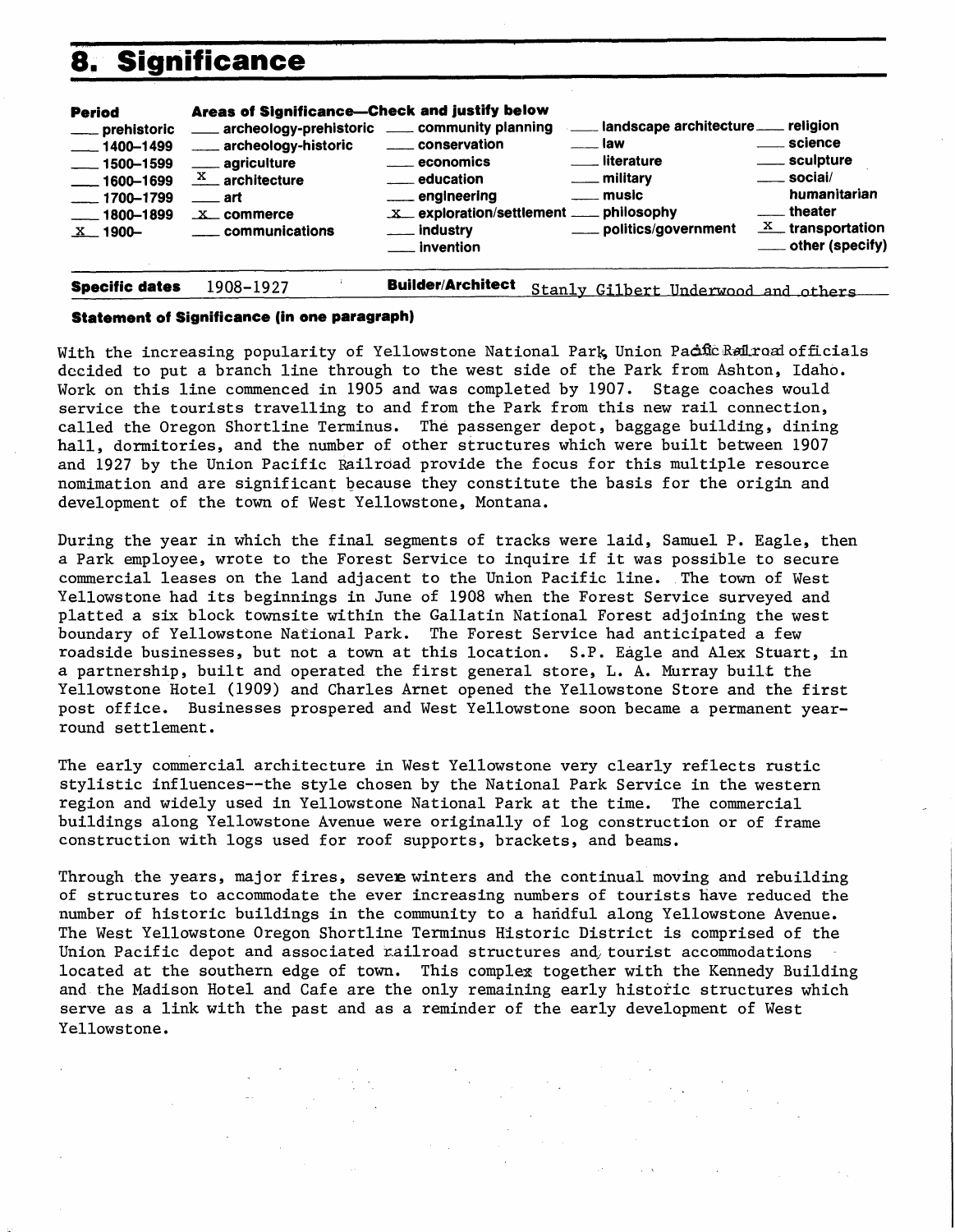## **9. Major Bibliographical References**

 $\sqrt{ }$ 

See attached continuation sheet

| <b>UMT References</b>    | Quadrangle name Nest Yellowstone,                                                                                        | Acreage of nominated property See accompanying documentation<br>MТ                                                                                                                                      |           |                          | Quadrangle scale 1:62500                                                                                                                                                                         |
|--------------------------|--------------------------------------------------------------------------------------------------------------------------|---------------------------------------------------------------------------------------------------------------------------------------------------------------------------------------------------------|-----------|--------------------------|--------------------------------------------------------------------------------------------------------------------------------------------------------------------------------------------------|
| 1 <sub>1</sub> 2<br>Zone | 491000<br>Easting                                                                                                        | 14191415151715<br><b>Northing</b>                                                                                                                                                                       | Zone      | 315101<br>Easting        | 14191415151715<br>Northing                                                                                                                                                                       |
| 1, 2 <br>c               | 49,23,5,0                                                                                                                | $ 4 $ 9 $ 4 4 7 5 0 $                                                                                                                                                                                   | D         | $112  $ $ 491060$        | 4944750                                                                                                                                                                                          |
|                          |                                                                                                                          |                                                                                                                                                                                                         | н         |                          |                                                                                                                                                                                                  |
|                          |                                                                                                                          | Verbal boundary description and justification<br>and the alley north of Gibbon Avenue to the North                                                                                                      |           |                          | The boundayr of the West Yellowstone MRA is<br>the incorporated city limits of West Yellowstone, MT<br>1980, bounded by Ins Street to West, Obsidian Ave. to South, Boundary Street to the East, |
| state                    | N/A                                                                                                                      | List all states and counties for properties overlapping state or county boundaries<br>code                                                                                                              | county    |                          | code                                                                                                                                                                                             |
| state                    |                                                                                                                          | code                                                                                                                                                                                                    | county    |                          | code                                                                                                                                                                                             |
|                          |                                                                                                                          | <b>Form Prepared By</b>                                                                                                                                                                                 |           |                          |                                                                                                                                                                                                  |
| name/title               |                                                                                                                          | Rick Mayfield Associates, Inc.                                                                                                                                                                          |           |                          |                                                                                                                                                                                                  |
| organization             |                                                                                                                          | West Yellowstone Chamber of Commerce                                                                                                                                                                    |           | date                     | August 25, 1981                                                                                                                                                                                  |
|                          | street & number <sup>BOX</sup> 1386                                                                                      |                                                                                                                                                                                                         |           | telephone (406) 587-0443 |                                                                                                                                                                                                  |
| city or town             | West Yellowstone                                                                                                         |                                                                                                                                                                                                         |           | MT<br>59758<br>state     |                                                                                                                                                                                                  |
|                          |                                                                                                                          |                                                                                                                                                                                                         |           |                          | <b>State Historic Preservation Officer Certification</b>                                                                                                                                         |
|                          |                                                                                                                          | The evaluated significance of this property within the state is:                                                                                                                                        |           |                          |                                                                                                                                                                                                  |
|                          | national                                                                                                                 | state                                                                                                                                                                                                   | __x local |                          |                                                                                                                                                                                                  |
|                          |                                                                                                                          |                                                                                                                                                                                                         |           |                          |                                                                                                                                                                                                  |
|                          | As the designated State Historic Preservation Officer for the National Historic Preservation Act of 1966 (Public Law 89- | 665), I hereby nominate this property for inclusion in the National Register and certify that it has been evaluated<br>according to the criteria and procedures set forth by the National Park Service. |           |                          |                                                                                                                                                                                                  |
|                          | <b>State Historic Preservation Officer signature</b>                                                                     |                                                                                                                                                                                                         | Marcelle  |                          |                                                                                                                                                                                                  |
|                          |                                                                                                                          | 8Hb9                                                                                                                                                                                                    |           | date                     | $2 - 24 - 83$                                                                                                                                                                                    |
| For NPS use only         | Deputy                                                                                                                   | I hereby certify that this property is included in the National Register                                                                                                                                |           |                          |                                                                                                                                                                                                  |
| title                    | <b>Keeper of the National Register</b>                                                                                   | achilla                                                                                                                                                                                                 |           | date                     | $4.13 - 83$                                                                                                                                                                                      |
| <b>Attest:</b>           | <b>Chief of Registration</b>                                                                                             |                                                                                                                                                                                                         |           | date                     |                                                                                                                                                                                                  |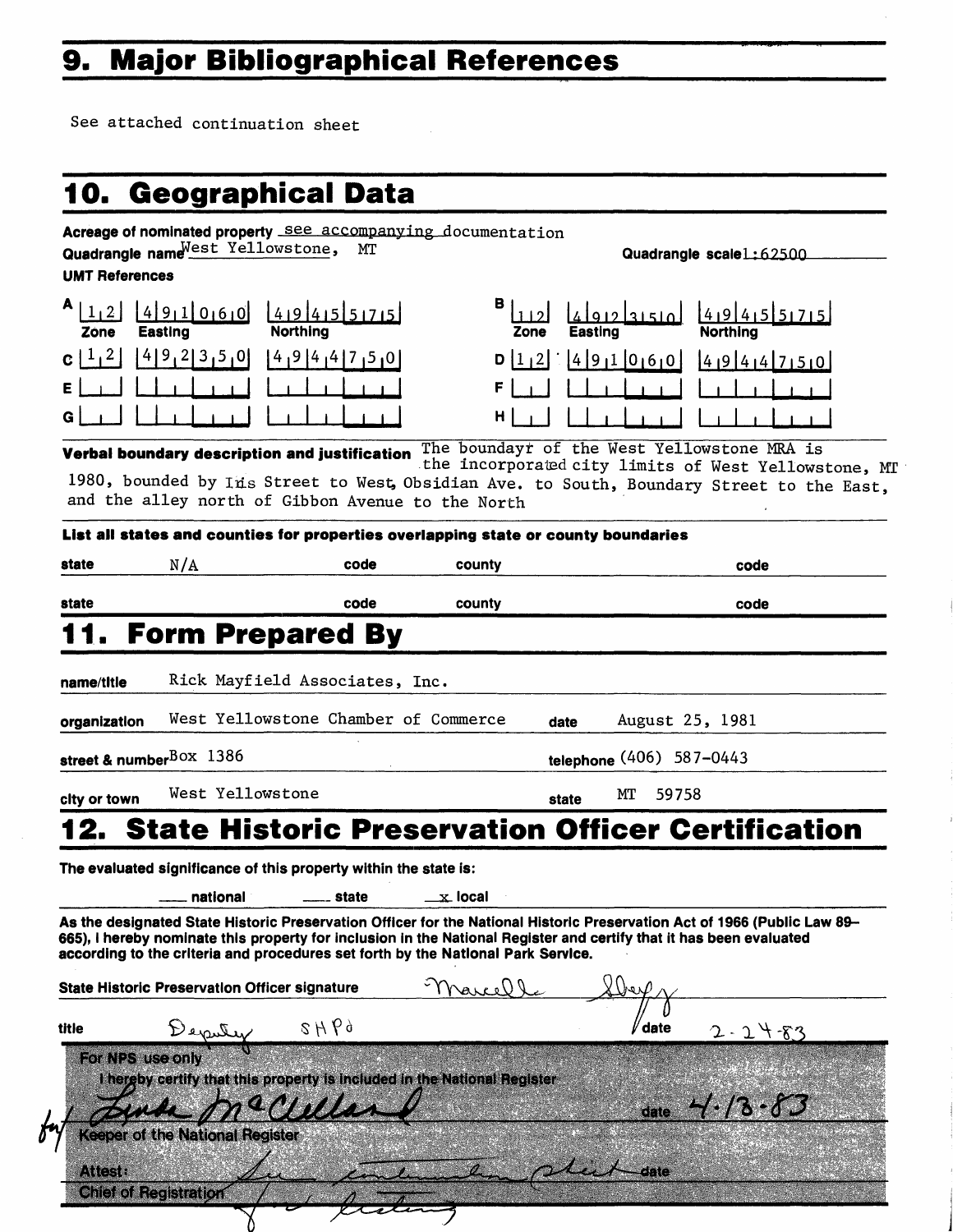## **National Register of Historic Places Inventory-Nomination Form**



**Continuation sheet Continuation in the Continuation sheet Algebra 2 Structure 2 Structure 2 Structure 3 Structure 3 Structure 3 Structure 3 Structure 3 Structure 3 Structure 3 Structure 3 Structure 3 Structure 3 Structure** 

date entered

The nationally prominent architect, Gilbert Stanley Underwood designed all of the major railroad buildings within the West Yellowstone Historic District as well as the Dining Hall and Dormitories.

Underwood studied architecture in the State Universities of Illinois and Michigan and held a BS degree in Architecture from Yale University and a Masters degree from Harvard University. After graduation, Underwood settled on the West Coast and established his own firm in Los Angeles, California. He rapidly became known for his design of office buildings and for civic structures in Los Angeles. As Consulting Architect to the Union Pacific Railroad, he designed many railway stations throughout the west, including the outstanding Union Terminal in Omaha, Nebraska. In 1934, Underwood went to Washington, D.C. as Consulting Architect to the Public Buildings Branch of the Procurement Division of the Treasury Department. Later, under the Federal Works Agency and the General Services Administration he was Supervising Architect, serving under three Presidents. He was responsible for the design of several hundred federal buildings including the first unit of the State Department Building, the General Accounting Institutes of Health in Washington, the Federal Court House in Los Angeles, and the San Francisco Mint.

Underwood added to the natural beauty of many of our national parks and vacation resorts through his imaginative designs for the Timberline Lodge on Mount Hood, the Ahwahnee Hotel in Yosemite, Sun Valley in Idaho, Grand Teton Lodge in Jackson Hole~Wyoming, the "North Rim", Bryce and Zion Lodges of Grand Canyon National Park and the Williamsburg Lodge, Williamsburg, Virginia. In addition to the West Yellowstone Depot, Underwood designed more than a dozen Union Pacific passenger stations. Most incorporate some Beaux Art detailing during the earlier years. The West Yellowstone depot represents a slight departure from Underwood's previous depot designs. Here, he combines rustic stylistic features with basic irregular Richarsonian Romanesque massing. The expansive hipped roof of the depot contributes.a bungalow-like quality to the building. When Underwood was later commissioned to design the Dining Hall dormitories at West Yellowstone, he chose to fully explore the possibilities of the naturalistic rustic style in this heavily wooded, remote setting.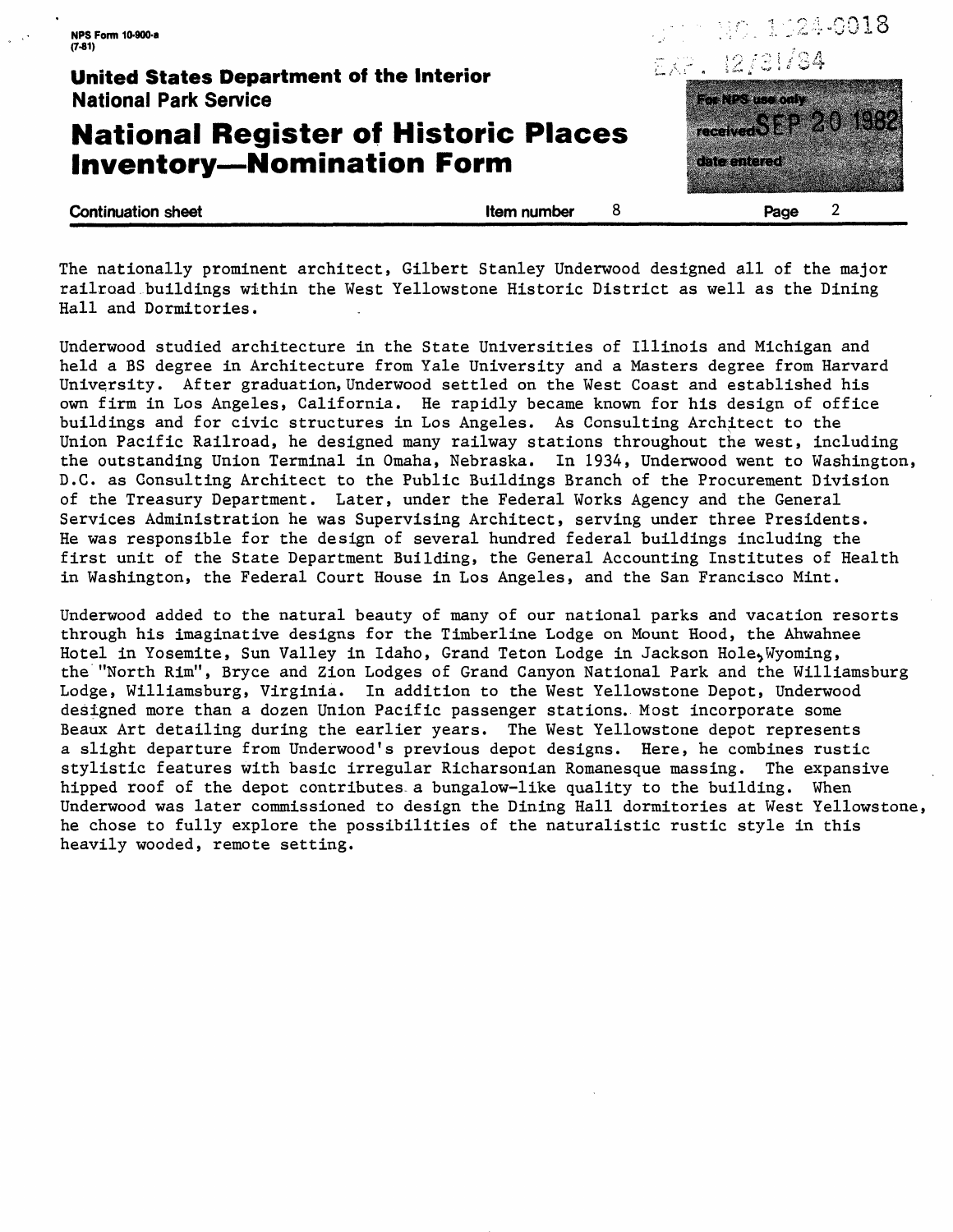## **National Register of Historic Places Inventory-Nomination Form**



**Continuation sheet Continuation sheet** Item number **9** 

#### MAJOR BIBLIOGRAPHICAL REFERENCES

- 1. Sam and Ed Eagle, West Yellowstone's 70th Anniversary  $(1908 - 1978)$ Eagle Co. Inc., Box 280, West Yellowstone, MT 59758
- 2. Original drawings of Stanley Gilbert Underwood City Offices
- 3. Union Pacific Railroad correspondence

#### Personal Interviews:

Sam and Ed Eagle (sons of S. P. Eagle) Walt Stuart (son of Alex Stuart) Donna Spainhower (early resident and postmaster) Herklas Righterhour (owner and operator of first sawmill) Mrs. Hoadley (Owner, Madison Hotel) Mrs. Betty (Eagle) Luther (daugher of S. P. Eagle) Mrs. Peterson (early resident) Jan Dunbar (Historical Society - West Yellowstone) •Gallatin County Court House records Chamber of Commerce records Various property owners Vertical file M.S.U. Library John DeHaas - Architect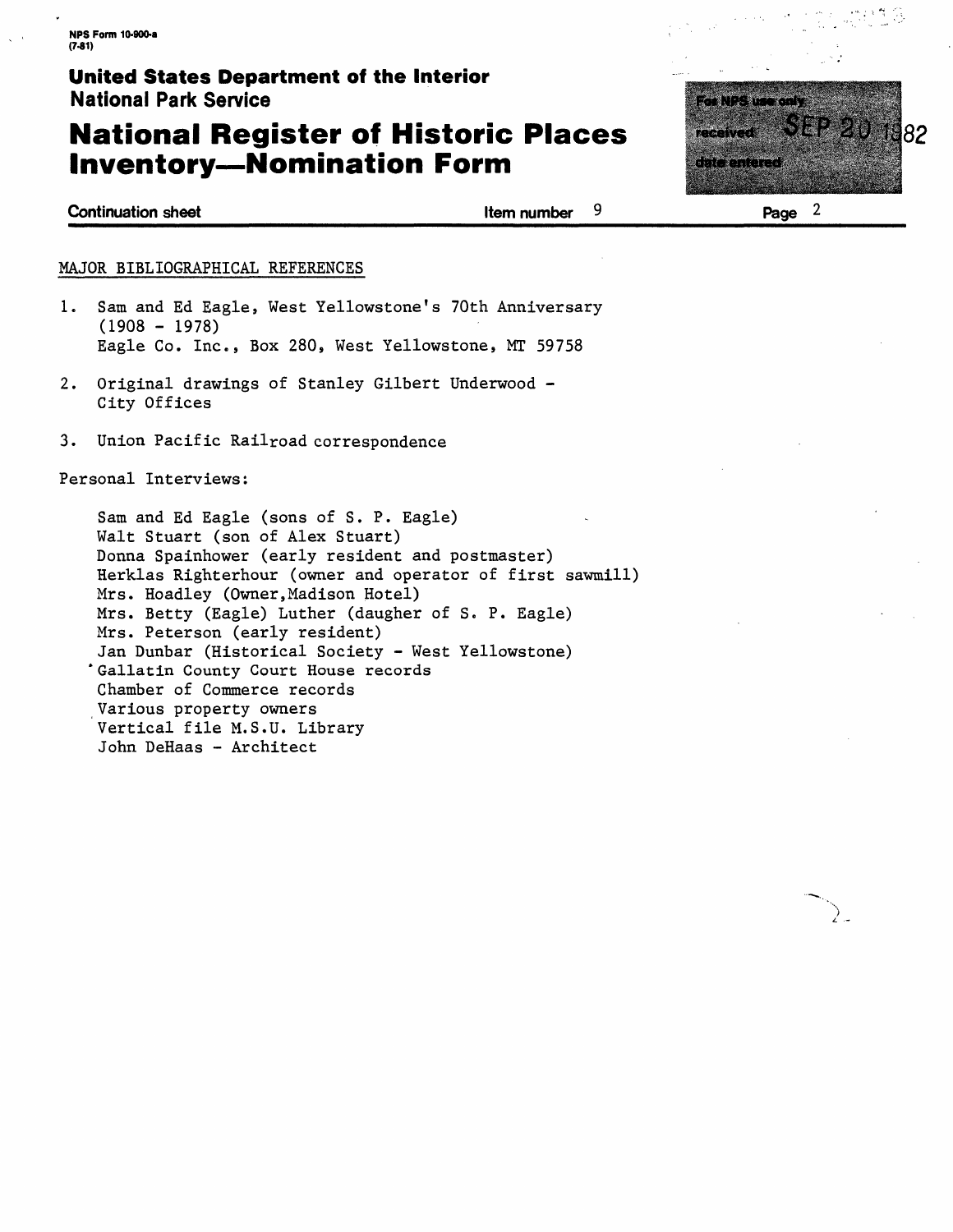## **National Register of Historic Places Inventory-Nomination Form**



**Continuation sheet Item number** 10

**Page** 2

#### VERBAL BOUNDARY DESCRIPTION AND JUSTIFICATION

The boundary of the West Yellowstone Historic District is shown on the accompanying map entitled West Yellowstone Historic District. Basically the boundary includes city owned(~property plus three additional privately. owned parcels. The city owned property was a gift from the Union Pacific Railroad to the city and contains a complex of railroad buildings supportive of the railroad operation in West Yellowstone. The private parcels are immediately north and across Yellowstone Avenue from this city owned property and represent the last remaining commercial structures associated with the early history of West Yellowstone.

The boundary for the West Yellowstone Historic District is as follows:

Beginning at a point which is the southeast corner of the city limit line, west approximately 2400 feet; thence north approximately 350 feet to the south rightof-way line of Yellowstone Avenue; thence east along the south boundary of Yellowstone Avenue approximately 2400 feet to the west boundary of Yellowstone National Park; thence south along said west boundary of Yellowstone National Park approximately 300 feet to point of beginning.

See accompanying inventory for verbal boundary descript<sup>ton</sup> for the individual .properties included in the multiple resource submission.